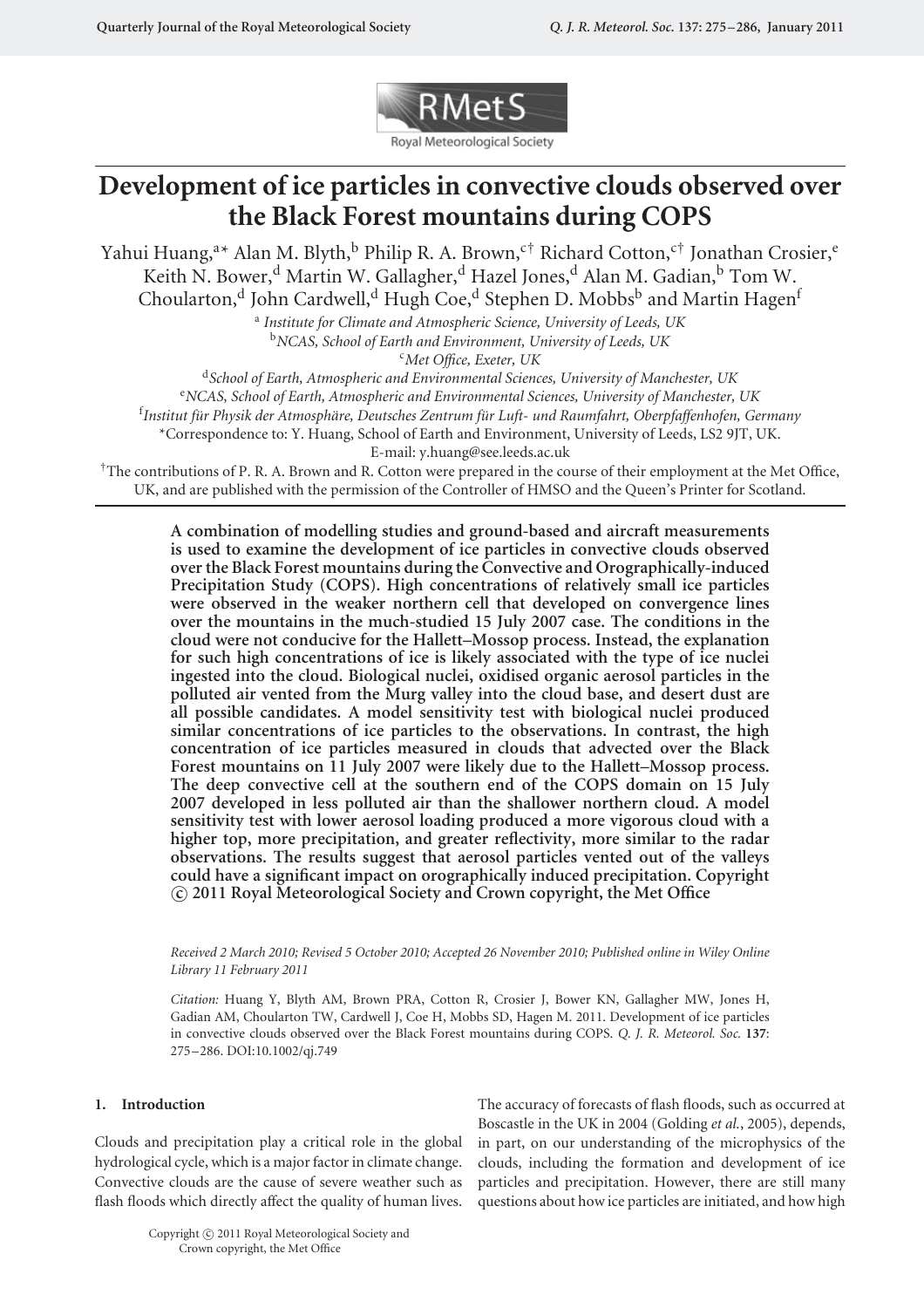concentrations of ice particles are produced in clouds, and therefore about the production of precipitation.

There have been many reports of ice particle concentrations that are much higher than typical concentrations of ice nuclei (e.g. Mossop *et al.*, 1972; Hobbs and Rangno, 1985; Harris-Hobbs and Cooper, 1987; Blyth and Latham, 1993; Bower *et al.*, 1996). Among the suggested secondary ice production processes, the Hallett–Mossop (HM) process of splintering during riming (Hallett and Mossop, 1974) has received the most attention and is the most quantified. Although experiments (Hallett and Mossop, 1974; Mossop and Hallett, 1974; Mossop, 1978, 1985; Saunders and Hosseini, 2001) have shown strict conditions for the operation of the HM process, there is considerable evidence that this process operates in cumulus clouds in many parts of the world (e.g. Harris-Hobbs and Cooper, 1987; Blyth and Latham, 1993; Hogan *et al.*, 2002; Huang *et al.*, 2008).

Considerable effort has been made recently on identifying ice nuclei either in laboratory experiments, such as the one conducted at the Aerosol Interactions and Dynamics in the Atmosphere (AIDA) cloud chamber (Möhler et al., 2006; Field *et al.*, 2006), or in the observations of real clouds. For example, Pratt *et al.* (2009) used an aircraft singleparticle Aerosol Mass Spectrometer to directly measure the chemistry of individual cloud ice-crystal residues over Wyoming. They found that biological particles and mineral dust accounted for about 33% and 50% of the residues, respectively. Choularton *et al.* (2008) also pointed out the likely importance of the chemical composition of aerosol particles in ice nucleation. They observed rapid transitions between highly glaciated regions and regions consisting of supercooled water, and suggested that the transition was caused by ice nucleation initiated by oxidised organic aerosol coated with sulphate in the more polluted regions of the cloud. The highly oxidised aerosols first acted as cloud condensation nuclei (CCN) and then as ice nuclei (IN).

In numerical models, most of the ice nucleation schemes do not resolve the different characteristics of IN in terms of their ice nucleating efficiencies. They may work for a 'mean' ice nucleus, but may not for a specific situation, such as the one Choularton *et al.* (2008) observed. Diehl and Wurzler (2004) and Diehl *et al.* (2006) developed a new approach of immersion freezing which considered the ice nucleation characteristics of different insoluble particles. Levin *et al.* (2005) also included the chemical composition of aerosol particles in their simulations of the events during a dust storm.

The purpose of this article is to address the question of ice particle development in the clouds that formed on two days during the Convective and Orographicallyinduced Precipitation Study (COPS) held in the Black Forest mountains in southwest Germany and the Vosges mountains in eastern France during the summer of 2007. Ground-based measurements of aerosol particles and aircraft measurements of aerosol and cloud particles are used in conjunction with an axisymmetric cloud model with sophisticated microphysics: the Model of Aerosols and Chemistry in Convective Clouds, MAC3. In addition, we examine the role of aerosols in the development of the much-studied cloud observed on 15 July 2007 (IOP8b; Richard *et al.*, 2011). The details of the field experiment and model are discussed in sections 2 and 3, respectively. In section 4 we show *in situ* and ground-based observations of aerosol particles and *in situ* cloud measurements gathered

on 15 July. We then show the results of MAC3 model runs performed using the input aerosol data with the standard and modified IN. We finally present a model run with a low concentration of aerosols. In section 5, we discuss a different case (11 July 2007) where high concentrations of ice were observed, which MAC3 model results suggest are due to the HM process. The conclusions are given in section 6.

All altitudes are given above mean sea level (amsl), and times in Coordinated Universal Time (UTC), which is 2 h behind local time.

## **2. Details of experiment**

COPS was conducted from 1 June to 31 August 2007 in the Black Forest mountains region in southwestern Germany and the Vosges mountains in eastern France to understand the physical processes responsible for the initiation and development of precipitating convection (Wulfmeyer *et al.*, 2008, 2011). A map of the Black Forest mountains showing the main geographical features discussed in the article is shown in Figure 1. The data discussed in this article were gathered with the UK Facility for Airborne Atmospheric Measurements (FAAM) BAE-146 research aircraft and also with instruments in the aerosol container located on Hornisgrinde at supersite H. We also show data from the polarimetric C-band Doppler research radar POLDIRAD (Schroth *et al.*, 1988) which was deployed in the foothills of the Vosges mountains about 20 km northwest of Strasbourg, and mention data gathered with the Institute for Meteorology and Climate Research (IMK) radar located at Karlsruhe. The aircraft made penetrations near the tops of convective clouds as they ascended. Legs were also made below the cloud base to investigate the properties of aerosol particles. Many ground-based facilities were deployed at five supersites, such as radars, lidars, radiosondes, and aerosol instruments (Wulfmeyer *et al.*, 2008). Data are presented from the Aerodyne Time of Flight Aerosol Mass Spectrometer (ToF-AMS; Drewnick *et al.*, 2005) and the Grimm Optical Particle Counter (OPC, model 1.108) which were deployed in the aerosol container behind a 4*µ*m impactor. The size range of the ToF-AMS is about 70 to 700 nm, while that of the OPC is 0.3 to 20  $\mu$ m.

Aerosol size distributions and concentration of aerosols were measured by a PMS Passive Cavity Aerosol Spectrometer Probe (PCASP; Kin and Boatman, 1990; Strapp *et al.*, 1992) and a Condensation Particle Counter (CPC, TSI model 3025; Gilmore, 2002). *In situ* microphysical measurements were made with the Johnson–Williams probe for liquid water content (LWC), the 2DC (cloud) and 2DP (precipitation) probes (Knollenberg, 1970; Jensen and Granek, 2002; Korolev, 2007), the Cloud Particle Imager (CPI; Lawson *et al.*, 2001; Connolly *et al.*, 2007) and the Small Ice Detector (SID-2; Cotton *et al.*, 2010), on board the FAAM BAE-146 aircraft. The Fast Forward Scattering Spectrometer Probe had technical problems and so was not used in this study. The concentrations of ice particles were derived from the SID-2, 2DC and 2DP probes. The nominal size ranges of SID-2 and the CPI are 2–280*µ*m and 10–2000*µ*m, respectively, while for the 2DC and 2DP are 25–800*µ*m and 200–6400*µ*m, respectively. Since there are known problems with the 2DC instrument for sizes smaller than about 100*µ*m diameter, only particles with diameters greater than 150*µ*m were used in the analysis. Concentrations were calculated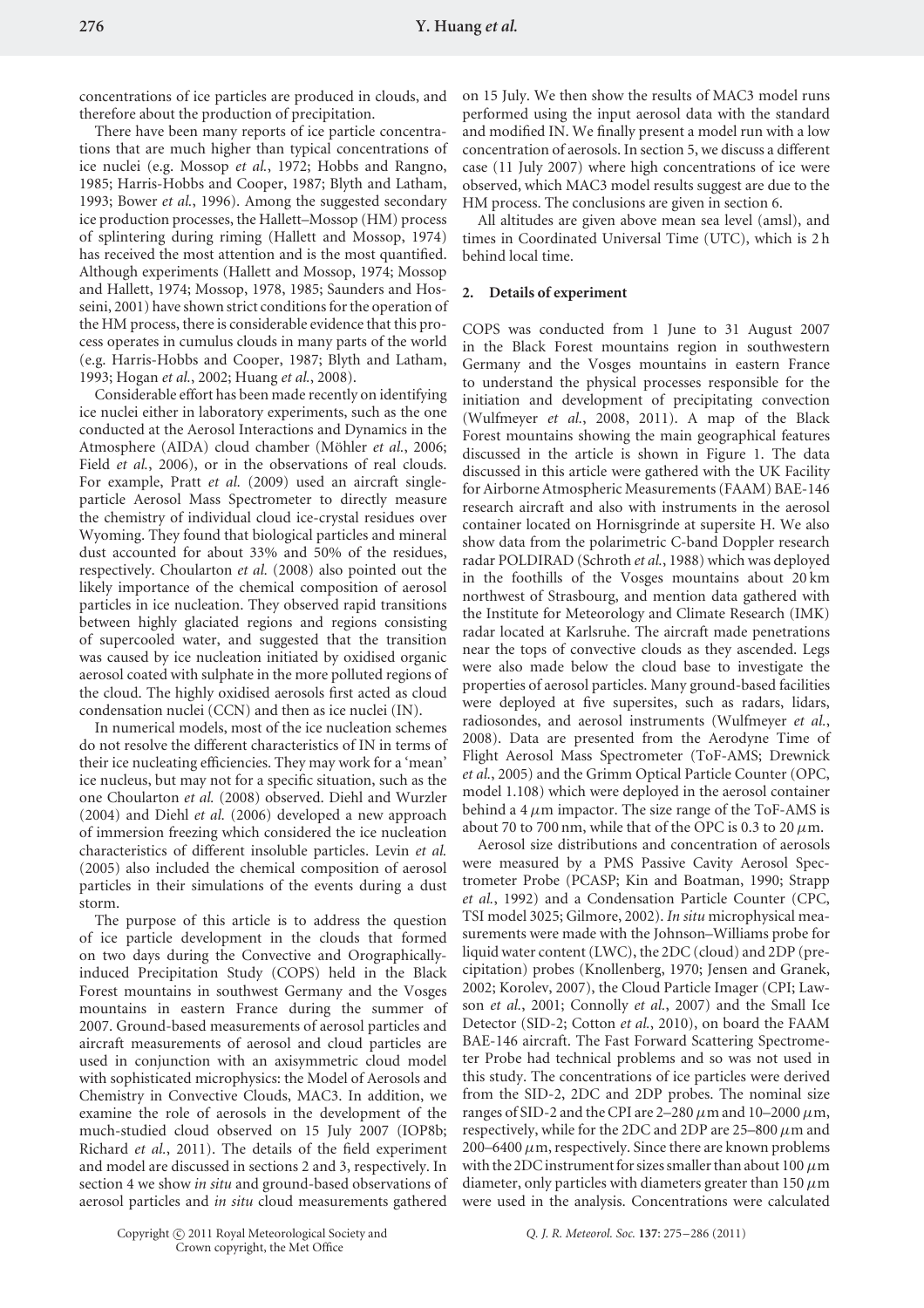after rejection of zero-area images, splashes, streakers, and hollow images.

Cotton *et al.*(2010) found that SID-2 cannot discriminate the phase of all particles correctly where there are high concentrations of cloud droplets. In the probe configuration that was flown in this project, the small trigger volume is surrounded by an extended sensing volume. When the droplet concentration exceeds a few tens of  $cm^{-3}$ , the coincidence of particles in this sensing volume with another particle in the trigger volume becomes significant. The detector records a signal which is the sum of scattered intensity of the coincident particles. This leads to a nonuniform azimuthal detector element response and the skewing of the particle size distribution toward larger particle sizes. However, detected particle sizes above 50*µ*m are increasingly unlikely to be from coincidence events. Hence, we take the concentration of non-spherical particles above this threshold as being a more plausible upper limit on the ice crystal concentration.

Wind measurements were calculated from the inertial navigation system and turbulence probe on the radome in a manner described by Lenschow and Spyers-Duran (1987). Errors in horizontal winds were experienced during turns, as expected, but our interests were only in straight segments of flight through cloud. Vertical wind is thought to have an absolute accuracy within  $\pm 0.5$  m s<sup>-1</sup> at best, although the resolution is better than  $0.05 \text{ m s}^{-1}$ . The ports on the turbulence probe occasionally iced up in supercooled cloud, but this did not occur during the most of the penetrations discussed in this article. An estimation of the altitude of cloud top was made using the on-board forward-looking video camera. Most penetrations were made within a few hundred metres of cloud top.

# **3. Description of model**

MAC3 was employed to simulate the clouds. MAC3 is a 2D axisymmetric non-hydrostatic bin-resolved two-moment cloud model that has been developed and used for many years (Reisin *et al.*, 1996; Yin *et al.*, 2000, 2005; Cui and Carslaw, 2006; Huang *et al.*, 2008). There is a detailed treatment of most major microphysics processes, including nucleation, growth, break-up and sedimentation for both liquid drops and ice phase particles (ice crystal, graupel, and snow). MAC3 includes detailed calculations of the splinter production during riming (HM process) which was quantitatively described by Hallett and Mossop (1974) and Mossop (1978). The riming rate is directly calculated in the model by solving the stochastic collection equation for drops and ice phase particles with size distributions that are explicitly predicted. The model domain used here and later was 12 km in the vertical and 6 km in the radial direction with a grid size of 300 m and 150 m, respectively. The observations of the sub-cloud aerosol particle distribution from the PCASP were used for the aerosol background conditions (Huang *et al.*, 2008). The aerosol size distribution below 100 nm was assumed to be identical to that from Gras (1995).

## **4. Case 1: 15 July 2007**

The COPS region was on the western edge of a highpressure ridge over eastern Europe (Kottmeier *et al.*, 2008; Kalthoff *et al.*, 2009) which resulted in warm, dry and sunny conditions over the Black Forest mountains. The ridge was present from 14 to 16 July. Two precipitating convective clouds developed to the east of the Black Forest crest (Aoshima *et al.*, 2008). As pointed out by Kalthoff *et al.* (2009) and Behrendt (2011), the convection was triggered by a passing convergence zone, which was intensified by convergence lines formed by the thermally induced mountain and valley flows. The cloud base height was about 2.9 km amsl in the north; it was not measured in the south. The southern cloud developed into a mature, deep thunderstorm with a cloud top of about 12 km amsl. In contrast, the northern cloud was comparatively shallow with a top of only about 6 km amsl and with weak precipitation. The BAE-146 aircraft penetrated the northern cloud near its top.

#### *4.1. Observations of aerosols*

Two racetrack runs were made heading south over the Rhine valley at 0.9 km amsl and returning north over the mountains at the western edge of the Black Forest at 1.7 km amsl. Figure 1 shows the track of the aircraft in the first northern leg from 1335 to 1346 UTC. The location of the northern and southern clouds at 1330 UTC determined from visible satellite imagery is indicated in the figure. The convergence line and cloud passed over the Murg valley from about 1300 to 1400 UTC. The reflectivity of the cloud at the time it produced the first echo (1430 UTC) measured by the Polarization diversity Doppler Radar (POLDIRAD) shows the progression of the cloud. The magnitude of the vertical air velocity is shown along the track and indicates that there was a strong updraught on the west side of the Murg valley. Figure 2 shows the aircraft measurements of vertical velocity and concentration of aerosols from the CPC and PCASP along the flight track (Figure 1). The strong updraught occurred when the aircraft flew over the western edge of the Murg valley, with maximum speed greater than  $5 \text{ m s}^{-1}$  at  $(8.34°\text{E}, 48.60°\text{N})$  and a simultaneous rapid rise in the concentration of aerosols measured by the CPC (maximum 7000 cm−3) and the PCASP (maximum 1500 cm<sup>-3</sup>). There was also a significant increase in relative humidity (RH). The backscattering signal from the Leibniz Institute for Tropospheric Research multiwavelength Raman lidar BERTHA (Backscatter Extinction lidar Ratio Temperature Humidity profiling Apparatus) located in the Murg valley was relatively strong up to about 3 km amsl from about 1200 to 1400 UTC. The updraught over the Murg valley was much stronger than that over the Kinzig valley, most likely because thermally induced convergence lines were stronger over the Murg valley and also because the aircraft encountered the passing convergence zone while flying over the Murg valley (Kalthoff *et al.*, 2009). The proximity of the venting, strengthened by the convergence zone, which triggered the northern convective cells, combined with the high concentration of aerosols measured by the aircraft instruments and the high backscattering signal, suggests that a high concentration of aerosols was ingested into the cloud.

An overview of the composition of aerosols from the ToF-AMS at supersite H is shown in Figure 3. We can see that the mass concentration of organic material measured by the ToF-AMS was far higher than that of the other aerosol component species on 15 July and there was a buildup of the mass of organics from 14 to 16 July. There is

*Q. J. R. Meteorol. Soc.* **137**: 275–286 (2011)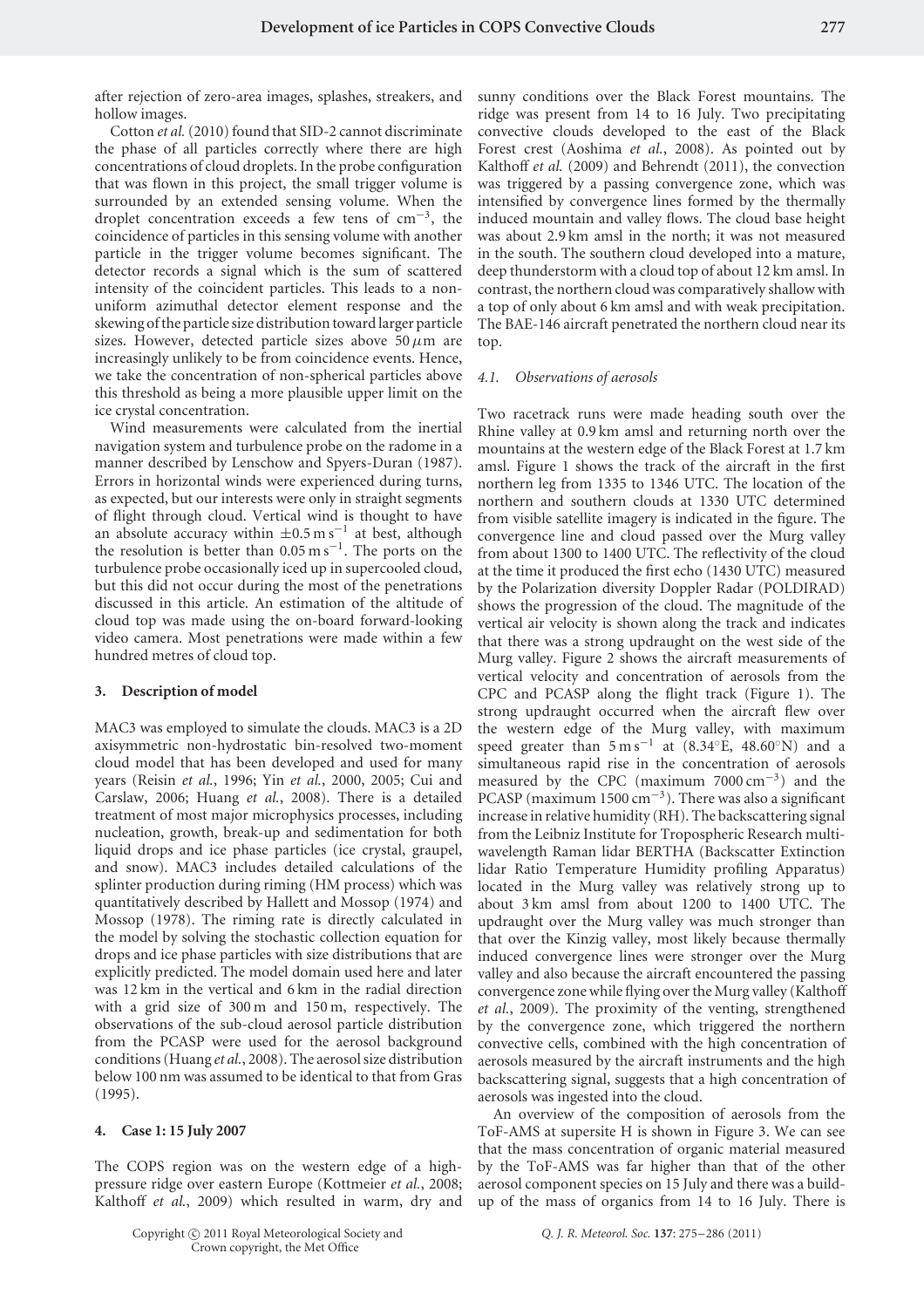Figure 1. Flight track of aircraft heading north over the mountains from 1335 to 1346 UTC on 15 July 2007. The magnitude of the updraught speed is indicated by the colour scale. Wind vectors show the horizontal wind direction and speed. The two ellipses show the location of the clouds as determined by the satellite images at 1330 UTC, and the coloured dots indicate the reflectivity (dBZ) measured by POLDIRAD at 1430 UTC. The colour scale for the reflectivity is –5–10, 10–20, 20–30, 30–40, 40–50, and 50–60 dBZ in grey, green, yellow, orange, red, and dark red, respectively. The coloured lines are the elevation with contours at 200, 400, 600, 800, and 1000 m. The location of POLDIRAD is (7.61◦E, 48.74◦N). The IMK radar was located at Karlsruhe (8.36◦E, 49.01◦N). Note that one tenth of a degree of longitude is 7.4 km and 7.3 km at latitudes 48 and 49◦N, respectively.

also some evidence of a peak in the middle of the day on 15 July. As already mentioned, there was a high pressure ridge situated over Europe on 14–16 July with high solar radiation resulting in high temperatures. Therefore there was likely to be increased emissions of biogenic volatile organic compounds (VOCs) oxidation products from the forest (Mentel *et al.*, 2009).

Measurements of particle growth factors were obtained at supersite H using a Hygroscopicity Tandem Differential Mobility Analyser (HTDMA) and are discussed by Irwin *et al.* (2010). Hygroscopic growth factor is defined as the ratio of the particle diameter at a target RH (85% in this case) to the dry particle diameter (obtained at RH*<* 15%). Data from the HTDMA show narrow mono-modal growth factor distributions, which is suggestive of an internal mixture of the inorganic and organic particulate components (Irwin *et al.*, 2010). This suggest that the organic material is secondary in nature and has condensed onto pre-existing aerosol. This could possibly be a result of the photooxidation of biogenic gas-phase material, but this cannot be confirmed from the measurements. The fact that there is little black carbon, sulphate and nitrate, and the site is far from local pollution sources, supports the notion of organics being biogenically produced. At the same time as the high organic concentrations, significant amount of coarse-mode material was measured by the Grimm OPC (despite the use of the impactor on the inlet). The composition of this coarse-mode material is unknown, but could be associated with primary biogenic emissions, such as leaf litter. However, the possibility of the presence of dust cannot be ruled out as there were no measurements of coarse-mode composition.

There is evidence suggesting that various biogenic particles are IN (e.g. Szyrmer and Zawadzki, 1997; Levin and Cotton, 2009). As early as 1966, measurements made by Soulage (1966) indicated that pine forests raise the icenucleating activity. In addition, recent work carried out at the AIDA chamber (Möhler et al., 2005) has shown that a sulphate coating can considerably increase the effectiveness of the immersion nuclei, which can be further enhanced by the presence of oxidised organic material. Choularton *et al.* (2008) pointed out that a possible source of the ice particles observed at Jungfraujoch is immersion freezing by organic/carbon particles that were carried up in plumes of polluted air. Thus, it is possible that the oxidised organics ingested into the northern cell on 15 July 2007 first acted as effective CCN and then IN. There is also some suggestion that there was dust present. In the following section, MAC3 will be used to simulate the 15 July cloud to test the effect of aerosols on the microphysics of the clouds.

#### *4.2. Cloud observations*

According to the IMK radar observations (not shown) the reflectivity of the northern convective cell had reached a maximum value (35–40 dBZ) and precipitation (with reflectivity of 30 dBZ) had reached the ground before the time of the first aircraft penetration (1445 UTC).

The reflectivity had just begun to decrease when the aircraft made the first penetration. The radar reflectivity did not increase again. Evidently, the aircraft penetrated a new cell which did not produce precipitation. The observations of vertical wind, liquid water content (LWC) and concentration of ice particles with diameter  $d > 50 \mu m$  from the SID-2 instrument during the first three penetrations are shown in Figure 4. The updraught measured in the cloud was strong with maximum values of about 10 and 11.5 m s<sup>-1</sup> in the first and second penetrations, at 1445 UTC and 1457 UTC, (Figures 4(a) and (b)), respectively. The aircraft followed the cloud top as it ascended. The maximum values of LWC in both penetrations was  $1.4 \text{ g m}^{-3}$ , despite the strong updraught. It is clear that considerable entrainment had occurred since the adiabatic values are about  $4 \text{ g m}^{-3}$ . The relatively low values of LWC in such strong updraughts is most likely because of the relatively small size of the turrets (about 1 km), allowing the cores of the thermals to be eroded (Blyth *et al.*, 2005). There is an average decrease in both the values of vertical wind and LWC towards the downshear side of the cloud evident in Figure 4(b) and there is a strong downdraught of about  $-7 \text{ m s}^{-1}$ . This greater dilution downshear has often been observed in clouds and, indeed, Hobbs and Rangno (1985) showed that ice particles developed in downshear regions. The average temperatures measured in the first two runs were approximately –4 and  $-7$  °C. There is evidence of ice particles in the downdraughts in both of these penetrations. Blyth and Latham (1993) observed the first ice particles in the downdraughts of New Mexico clouds. Figures 4(a) and (b) show the maximum concentrations of ice particles larger than 50 $\mu$ m of about 60 and 150 litre−<sup>1</sup> in the first and second penetrations, respectively. There is a distinct absence of these larger ice particles in the updraughts in both penetrations.

The cloud continued to ascend, but had obviously begun to decay by the time of the next penetration at 1508 UTC (Figure 4(c)), which was at a temperature of  $-9^{\circ}$ C. There was a strong downdraught of more than –10 m s<sup>-1</sup> resulting

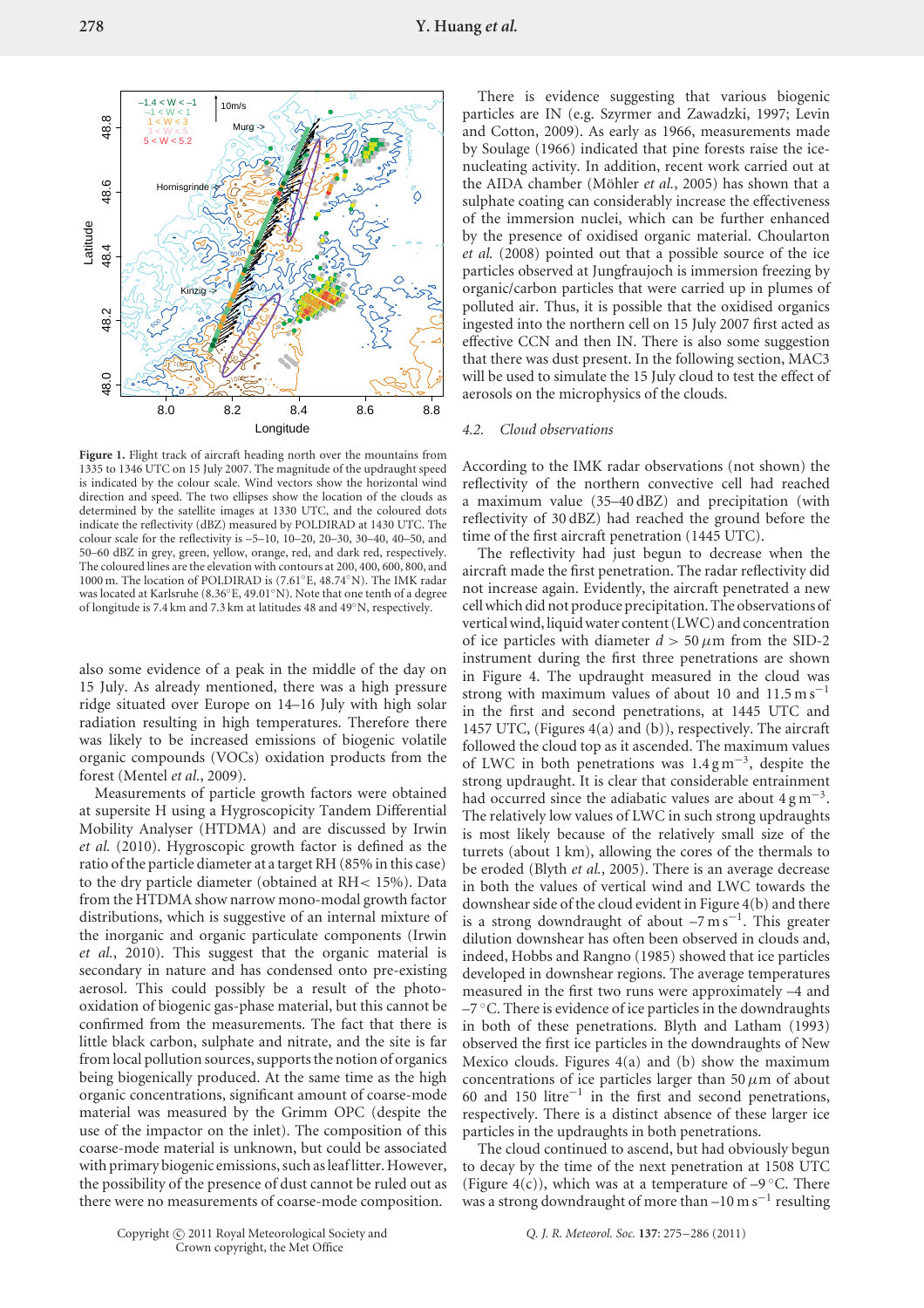

**Figure 2.** Measurements of vertical velocity (bold black line), concentrations of aerosols from the CPC (thin black line) and PCASP (bold grey line), and relative humidity (thin grey line) along the flight track shown in Figure 1 when the aircraft flew over the Murg valley from southwest to northeast on 15 July 2007. The figures along the top axis are longitudes along the flight track, corresponding to the latitudes shown on the bottom axis.



**Figure 3.** Composition overview from ToF-AMS at supersite H during July 2007.

from entrainment of the dry air causing strong evaporative cooling. The maximum concentration of the ice particles  $(d > 50 \,\mu\text{m})$  detected by the SID-2 probe had increased to about 300 litre−<sup>1</sup> in the strong downdraught. Although the majority of particles measured by the CPI were too small  $(d < 40 \mu m)$  to distinguish between water and ice particles, the instrument did detect a few ice particles larger than  $400 \mu m$  in the downdraught. The maximum concentration of particles detected by the 2DP was 0.9 litre−<sup>1</sup> in the downdraught. The aircraft penetrated close to the top of the cloud in the next penetration at  $T = -10$  °C. Downdraughts were measured across most of the cloud (not shown) and there were lower concentrations of the ice particles ( $d > 50 \mu$ m). However, one 200 m wide updraught (*w*max <sup>≈</sup>6ms−1) was observed with no larger ice particles detected by the SID-2 instrument.

Thus the evidence from SID-2 suggests that there was a high concentration of ice particles (total concentration, *N*<sub>i</sub> > 300 litre<sup>−1</sup>) measured in the downdraught of the cloud whose top reached no higher than  $T \approx -12$  °C.

## *4.3. MAC3 simulations*

A modified sounding from Achern at 1300 UTC on 15 July 2007 was used for the background environmental conditions. The clouds formed only where there was high humidity. So, in order to simulate the northern convective clouds that developed over the Murg valley, the moister air conditions at levels from 1.8 to 4.2 km amsl detected from the aircraft profile flight around this area at about 1420 UTC were used to replace the corresponding values of RH. The aerosol size distribution measured by the PCASP during a low-level boundary-layer run at 1340 UTC was used for the 'reference' run. We also performed two other runs for this case. The

reference run used the conventional Bigg immersionfreezing scheme (Bigg, 1953). The second run 'T1' used a new scheme of immersion freezing adopted from Diehl *et al.* (2006). The final run 'T2' used an initial aerosol loading of one fifth of the reference run, since the main, deep convective cell, studied by several authors in the COPS literature, formed in the southern part of the Black Forest in a region where fewer aerosols were measured by the instruments on the aircraft.

#### *4.3.1. Reference run*

The model results of the maximum values at any radial distance from the axis is shown as a function of altitude and time in Figure 5. The simulated cloud base and top are  $z_{\text{cb}} \approx 2.9 \text{ km}$  amsl and  $z_{\text{ct}} \approx 6.5 \text{ km}$  amsl (Figure 5(a)), respectively, which is in agreement with the IMK radar observations. The cloud-top temperature,  $T_{\rm ct} \approx -12$  °C, and the maximum updraught speed,  $w_{\text{max}} = 12.8 \text{ m s}^{-1}$ (Figure 5(e)) are also similar to the corresponding observed values. When the vertical velocity reached its peak, the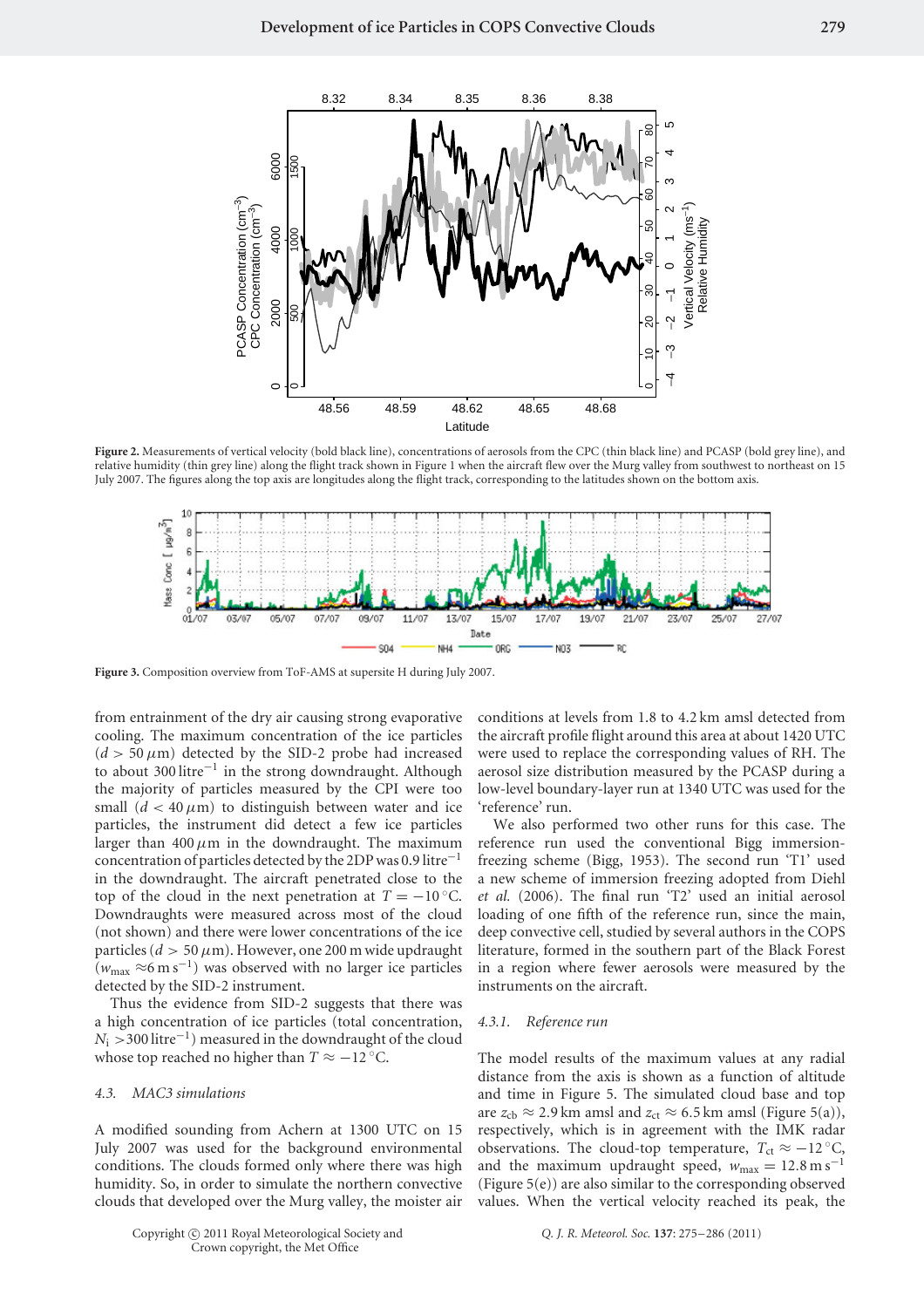

**Figure 4.** Observations on 15 July 2007 of vertical wind, LWC and concentration of ice particles larger than 50*µ*m measured by SID-2 during penetrations: (a) at 1445 UTC, ≈ 4*.*6 km amsl, *T* ≈ −4 ◦C, (b) at 1457 UTC,  $\approx$  5 km amsl,  $T \approx -7$ °C, and (c) at 1509 UTC,  $\approx$  5.3 km amsl,  $T \approx -9$  °C.

maximum concentration of drops is about  $380 \text{ cm}^{-3}$ . The concentrations of graupel particles and raindrops are both low, and the maximum concentration of ice particles is only 4 litre−<sup>1</sup> (Figure 5(c), (d) and (b)). Notice that raindrops were produced before the graupel particles and hence by the warm rain process when the cloud was about 2.5 km deep. The reflectivity factor is shown for all three model runs in Figure 6. The maximum reflectivity in the reference run was  $43.4$  dBZ (Figure  $6(a)$ ), which is approximately the same as that observed in the most intense of the northern clouds by the IMK radar. The rainfall with a reflectivity of



**Figure 5.** Reference run results for the 15 July cloud. The plots show the maximum values at any radial distance in the model of (a) the concentration of drops, (b) concentration of ice crystals, (c) concentration of graupel particles, (d) concentration of raindrops, and (e) vertical velocity.

at least 30 dBZ occurred for about 10 min. There are two factors responsible for the low concentration of ice crystals in the model results. The first is that the HM process did not operate because of the low concentration of graupel particles. The second is due to the low efficiency of ice nucleation at such high temperatures ( $T > -12$  °C) from the conventional immersion freezing scheme.

#### *4.3.2. Run T1: Enhanced IN*

Since a high concentration of organic material was possibly ingested into the cloud, we performed a model run with a new scheme for drop freezing introduced by Diehl and Wurzler (2004) and Diehl *et al.* (2006), in which a different type of ice nucleus was recognized by the different values of the constant  $B_{h,i}$  that represents the ice nucleating efficiency in the immersion freezing mode of an insoluble particle per unit volume of liquid. The values were derived from laboratory experiments (Diehl *et al.*, 2006, provide details). The value for leaf litter was used ( $B_{h,i} = 0.438 \text{ cm}^{-3}$ ). The results are shown in Figure 7. The concentration of ice crystals is much higher than in the reference run, with a maximum of 704 litre−1, due to the enhanced ice nucleating ability of the biogenic aerosol in the new scheme. This is more consistent with the observations. Both the enhanced formation of ice particles or direct formation of graupel particles (depending on the droplet size) via the immersion mode, and the following formation of graupel by riming, deplete a significant fraction of the larger drops, leading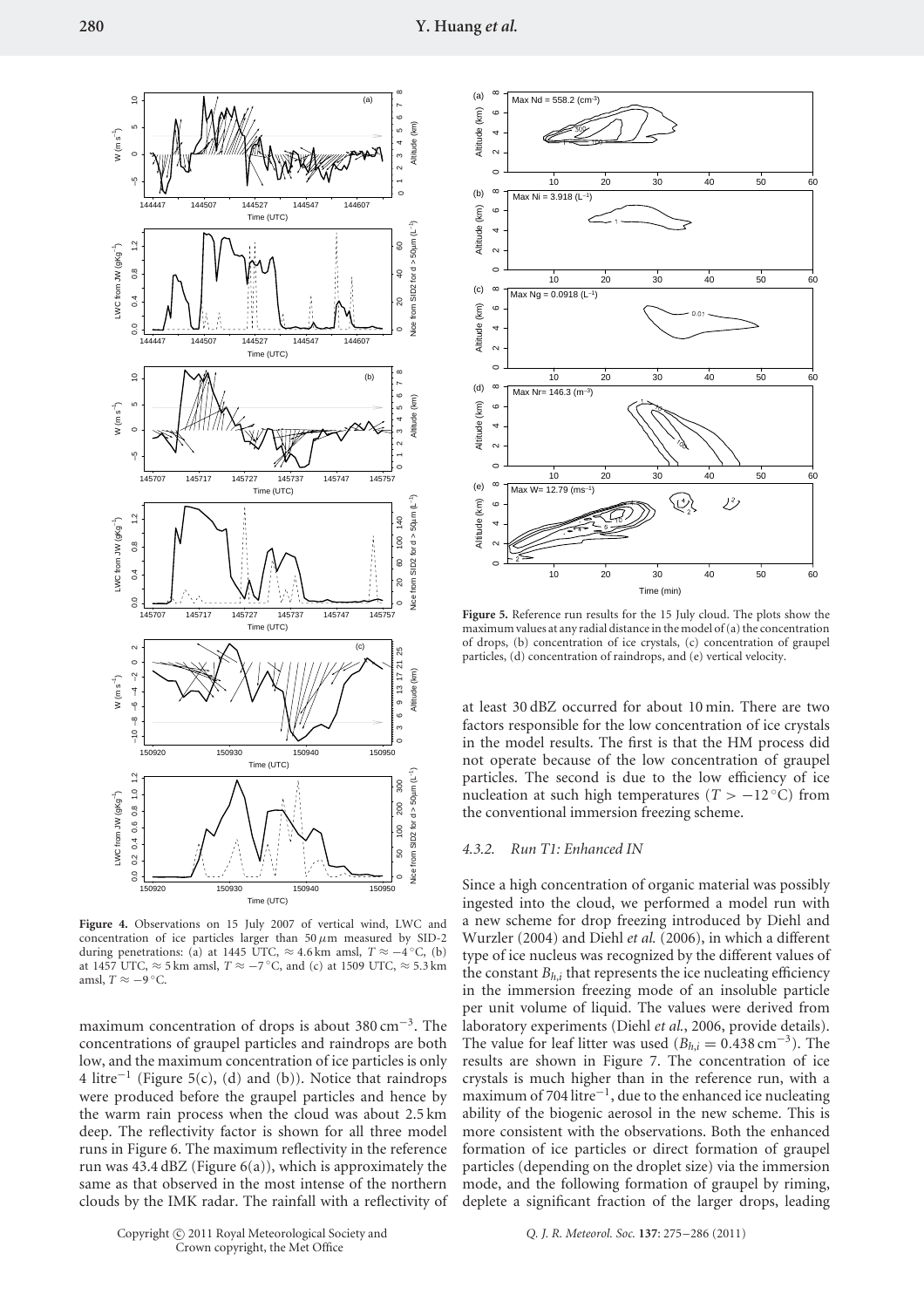

**Figure 6.** Evolution of maximum reflectivity in the model for (a) the reference run, (b) test run T1, and (c) test run T2.



**Figure 7.** As Figure 5, but for the test run T1.

to the suppression of warm rain. The graupel particles produced in this run are not large enough to fall and tend to remain aloft as in the reference run (Figure  $7(c)$ ). As a result, the precipitation reaching the ground is significantly reduced (Figure  $7(d)$ ) as is the reflectivity (Figure  $6(b)$ ). The maximum reflectivity is 37 dBZ, which is slightly less than in the reference run. This result is similar to the findings of Levin *et al.* (2005).

# *4.3.3. Run T2: Low aerosols*

As mentioned above, two precipitating convective cells developed along the convergence lines on this day. The southern cell developed into a short-lived thunderstorm with heavy precipitation and hail (Kalthoff *et al*., 2009; Barthlott *et al*., 2011; Burton *et al*., 2011, pers. comm.). The IMK radar images show that the reflectivity of the southern cell was significantly stronger and the cloud top was much higher than that of the northern cell.

The high humidity values measured over the Murg valley were used in the simulation, so it is unlikely that the low cloud top attained by MAC3 (Figure 5) compared to the 12 km observed top in the southern cell was associated with humidity, as experienced in some larger-scale model runs (e.g. Burton *et al*., 2011, pers. comm.). However, the measurements from the CO,  $NO<sub>x</sub>$ , CPC, PCASP on board the aircraft exhibited an interesting distribution in the concentration of pollution along the flight tracks (southsouthwest to northnortheast) in the two low-level runs over the mountains. The air in the north over the Murg valley is significantly more polluted than the air in the south over the Kinzig valley. For example, in the run at 1340 UTC, the concentration of aerosols measured by the CPC over the Murg valley was about five times that measured over the Kinzig valley. A similar enhancement of the number concentration was measured by the PCASP. The southern cloud formed and developed just at the east end of Kinzig valley, while the northern cell was located on the east side of the Murg valley.

In order to test the impact of aerosols on the cloud, we conducted a sensitivity test (T2) with an aerosol loading of one fifth that of the reference run, with everything else the same. The results from T2 are presented in Figure 8. The cloud top ascended to  $z_{ct} \approx 8$  km amsl compared to  $z_{ct} \approx 6$  km in the reference run and the cloud developed more vigorously. The concentration of ice crystals, graupel particles and raindrops increased significantly and the raindrops and graupel particles formed earlier than in the reference run. The reflectivity also increased to a maximum of 65 dBZ and the maximum occurred about 6 min earlier (Figure 6). The features of run T2 are similar to the observations of the southern cell (Kalthoff *et al.*, 2009), which suggests that the orography played a significant role in altering the microphysical behaviour of the clouds through the influence of venting of aerosols from the valleys. The discrepancy between the modelled and observed cloud top in test T2 suggests that there are other factors that influenced the altitude of the southern cloud, the investigation of which is beyond the scope of this study.

There are two factors which account for the more vigorous growth in the cleaner cloud with the higher top. The first is the cooling effect through evaporation, which occurred near the cloud boundary via entrainment and mixing of the cloud air with the ambient dry air and in the upper part of the cloud through the Bergeron mechanism. The cooling is much stronger in the polluted cloud because the average size of drops is much smaller, which promotes faster and stronger evaporation. As a result, the development of the polluted cloud is suppressed. This is consistent with the findings of Cui *et al.* (2006). The second factor is the water loading term. When the cloud develops to its mature stage, raindrops are produced which then fall out of the ascending parcels. Thus the loading term in the upper part of the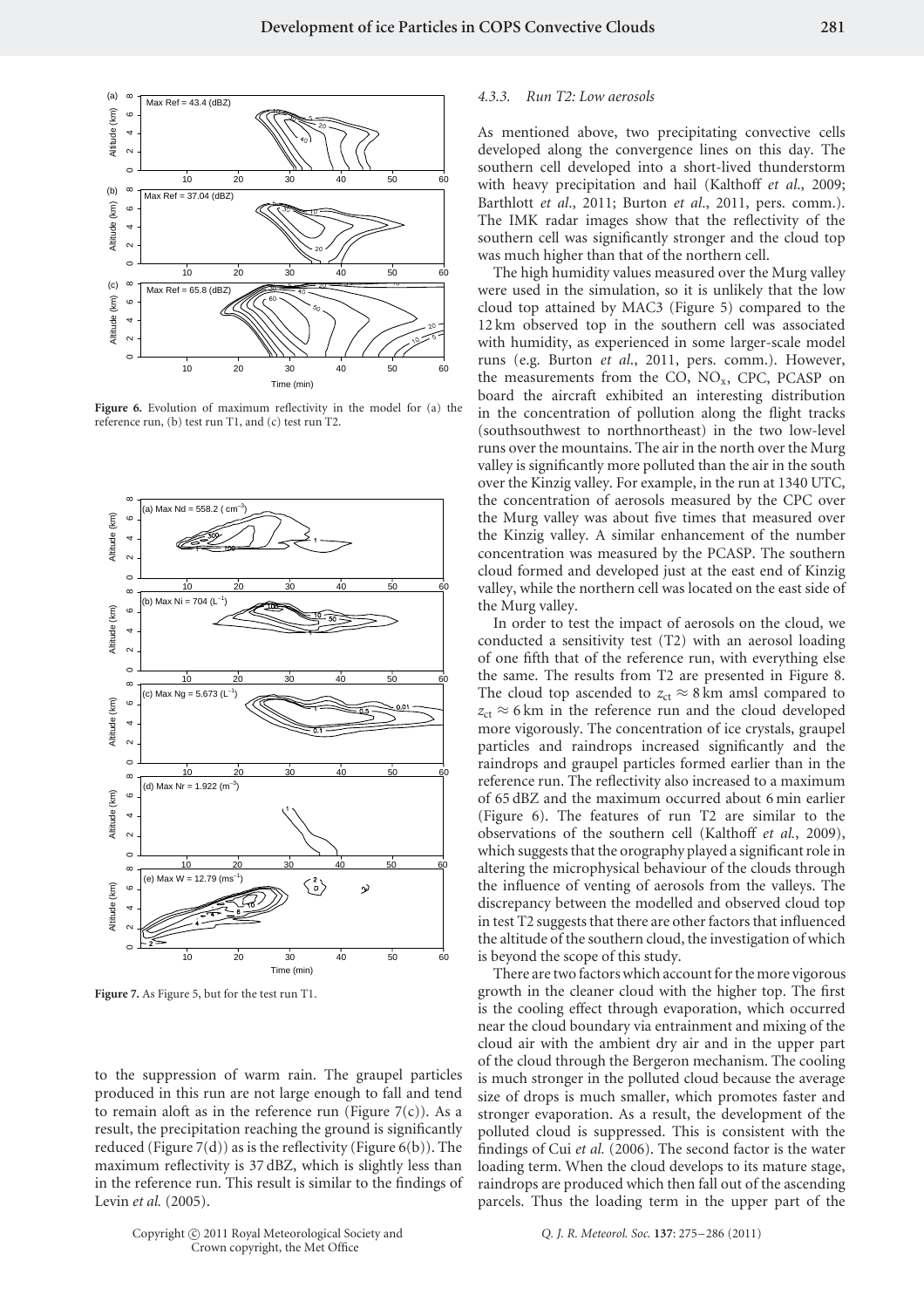

**Figure 8.** As Figure 5, but for the test run T2.

cloud is reduced. Many studies (e.g. Huang *et al.*, 2008) have pointed out that raindrops are developed earlier and their concentration is higher in cleaner clouds (Figure 8(d)) than in polluted clouds (Figure 5(d)).

On the other hand, the sensitivity test shows that the pollution in the north has suppressed the cloud development rather than strenthening it, as suggested by Rosenfeld (2006). He proposed that pollution can invigorate warmbase deep convective clouds by sending more liquid droplets to supercooled levels where they can freeze and then release latent heat aloft (Rosenfeld, 2006). The model case discussed here had a colder base and warmer top than the clouds discussed by Rosenfeld. The cloud base and top had temperatures of about  $8^{\circ}$ C and  $-12^{\circ}$ C, respectively. The cooling effect caused by evaporation of small drops when mixing with the dry ambient air and co-existing with ice particles was apparently significant to dominate over the latent heat release by freezing of the droplets in the upper part of the cloud. This point has been presented in the work of Cui *et al.* (2006).

# **5. Case 2: 11 July cloud**

## *5.1. Observations*

On 11 July 2007, the COPS area was affected by a passing upper trough bringing cool west to northwest flow over the region. Convection developed, but was inhibited by a weak stable layer around 3 km amsl with an associated deep dry layer. The aircraft penetrated two convective clouds near their tops. The forward-facing camera showed that the first cloud was in a developing stage when penetrated at about 3.6 km amsl  $(T \approx -7 \degree C)$  from 1100 to 1114 UTC. The second cloud was in a mature to decaying stage when penetrated at about 3.3 km amsl from 1158 to 1205 UTC. The IMK radar images show that the tops of the radar echoes were about 3.0 km amsl. The clouds did not develop over the Black Forest mountains, but advected into the COPS region. The aircraft remained with the clouds for as long as possible. Only small concentrations of ice particles were measured in the first cloud. The maximum concentration of particles from the 2DC and 2DP instruments was only 15 and 0.2 litre−1, respectively. The images from CPI are mostly of small droplets and only a few images of small columns and graupel were recorded by the 2DC.

In contrast, relatively high concentrations of ice particles were measured in the two penetrations made in the second cloud studied at altitudes of 3.4 and 3.1 km amsl  $(T \approx -5$ °C). Figure 9 shows the results from the second penetration made at 1204 UTC. Many ice particles were recorded by the CPI. Figure 9(b) shows examples of the ice particle images, some of which are pristine columns while others are rimed. Even more images of ice particles, most of which are columns and graupel particles, were recorded by the 2DC instrument; examples are shown in Figure 9(c). The LWC is less than  $1 \text{ g m}^{-3}$  everywhere, but is even less on the downshear side of the cloud where there is a larger concentration of ice particles measured by the 2DC and 2DP instruments, similar to the 15 July case (Figure 4(b)). The maximum concentrations from 2DC and 2DP are about 400 and 50 litre−1, respectively. The estimated concentration of ice particles with diameter  $d > 150 \mu m$ from the combined 2DC and 2DP instruments was 80 litre−<sup>1</sup> (unfortunately, SID-2 did not work on 11 July), which far exceeds the estimation from the Meyers *et al.* (1992) formula derived from typical ice nuclei measurements at such a high temperature. As mentioned above, the IMK radar showed that the radar tops were about 3 km amsl. Of course, the history of the cloud before it reached the COPS region is unknown, as are the details of the IN, but the observation of the co-existence of numerous ice particles, pristine columns, graupel particles and supercooled droplets within the temperature range of  $-3$  to  $-9$  °C suggests that the HM process of splintering during riming may have been responsible for the relatively high concentration of ice particles. MAC3 model results are discussed below to help understand the early behaviour of the cloud and to test if the HM process did operate in these relatively shallow cumulus congestus clouds.

## *5.2. MAC3 model results*

The initial environmental conditions used in the simulation were slightly adapted from Achern sounding at 1200 UTC, 11 July 2007. Figure 10 shows the spatial distribution of the concentrations of liquid drops and ice crystals and the wind vectors at 5 min intervals from 25 to 50 min of the model run. The simulated cloud developed to a maximum intensity at  $t = 35$  min. The maximum concentration of liquid drops at this time (185 cm−3) is consistent with the concentrations of 180 cm−<sup>3</sup> observed by the CPI for all particles in a developing cloud with high LWC. Secondary ice particle production due to riming (HM process) became significant at  $t = 40$  min when the simulated cloud was in a mature stage. The development of ice particles caused the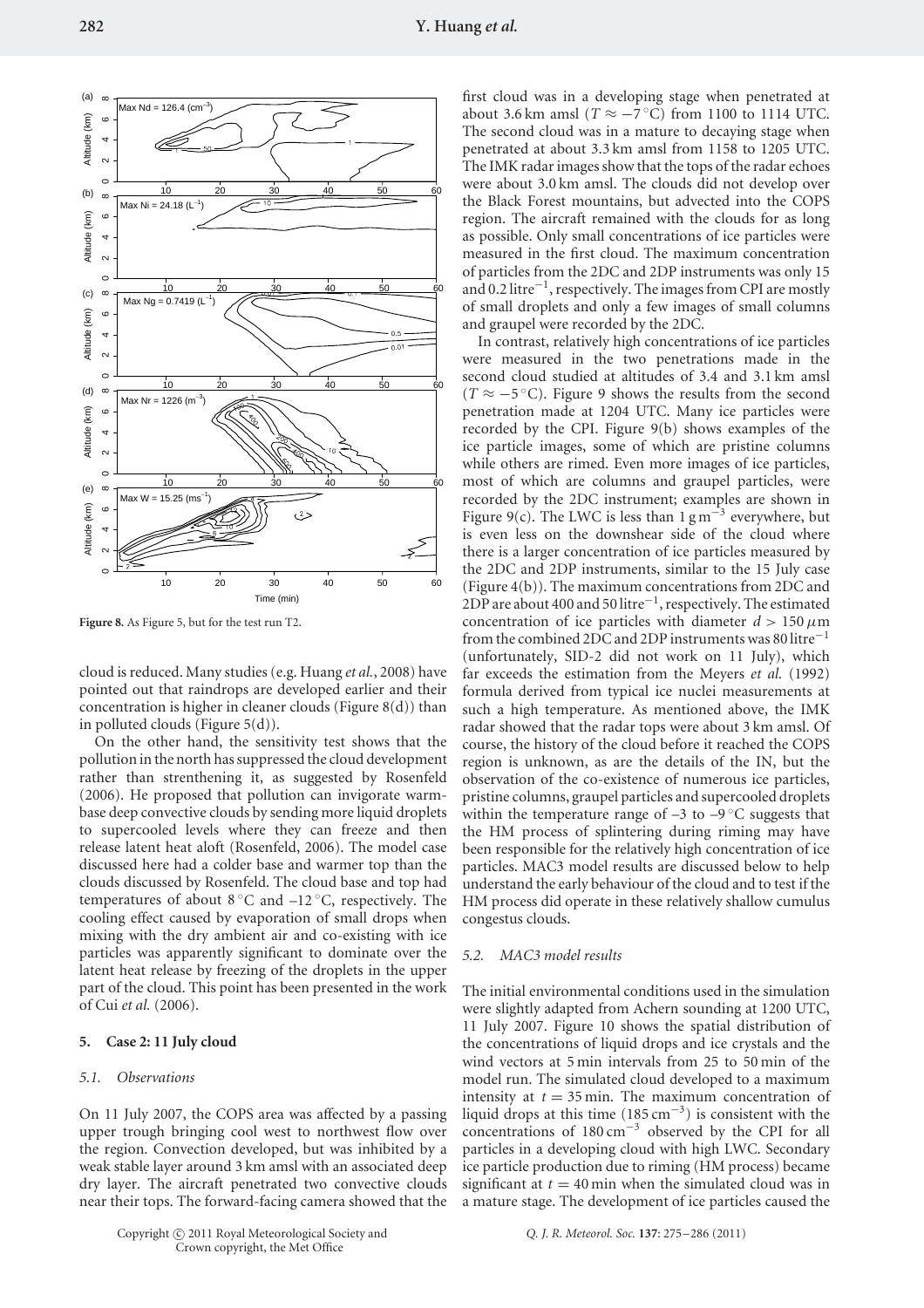

**Figure 9.** Observations from a penetration made in the downshear direction on 11 July 2007 at 1204 UTC. (a) LWC (upper) and concentration of particles (lower) measured by the 2DC and 2DP instruments. Examples of particle images from the CPI and 2DC instruments are shown in (b) and (c). For each CPI image box in (b), the particle size is shown on the lower left corner. The distance between the vertical lines in (c) represents 800*µ*m. The vertical wind is not shown because of icing problems in the instrument during the penetration.

cloud top to ascend to a higher altitude because of the extra release of latent heat. At  $t = 45$  min (Figure 10(e)) the cloud is already in a decaying stage and the concentration of ice crystals has increased to a maximum of 66 litre−<sup>1</sup> at about 3 km amsl. The development of the high concentration of ice crystals is due to the HM process. The ice production rate by splintering reached a peak of 1 litre<sup>-1</sup>s<sup>-1</sup>, while the rate by other nucleation processes only reached 0.02 litre<sup>-1</sup>s<sup>-1</sup> (not shown). Because the concentration of graupel is critical to the effective operation of the HM process (Huang *et al.*,

2008), we compared the modelled graupel concentration with the concentration of particles larger than 1 mm from 2DP. The maximum values were 0.73 litre−<sup>1</sup> from the model versus 0.95 litre−<sup>1</sup> from 2DP. Therefore, the MAC3 results support the idea that the HM process is responsible for the high concentration of ice particles observed in the 11 July cloud.

# **6. Conclusions**

An analysis has been presented of the microphysics of cumulus clouds observed on two days during the Convective and Orographically-induced Precipitation Study that was held over the Black Forest mountains in southwest Germany in the summer of 2007. The analysis suggests four points:

- (i) High concentrations of ice particles were observed in clouds on 11 July. Conditions were conducive for the HM process and MAC3 model simulations confirmed that the high concentrations can be explained by the HM process.
- (ii) High concentrations of relatively small ice particles (but with size larger than 50  $\mu$ m) were observed with the SID-2 instrument in the northern cloud on 15 July which had a top no higher than  $T \approx -12$  °C. The MAC3 model results suggested that drops were too small and there were insufficient graupel particles for the HM process to explain the observed concentrations. Biological nuclei, oxidised aerosol particles in the polluted air vented from the Murg valley into the cloud and desert dust are all possible candidates. A high mass fraction of oxidised organic material was measured by the ToF-AMS at supersite H. Due to the nature of the site, the sub-micron aerosol composition, the presence of coarse mode material and the high biogenic activity, a different IN activity scheme for biogenic material (Diehl and Wurzler, 2004) was used in a model sensitivity study. The model results using this different scheme predicted the existence of a high concentration ( $N_i \approx 700$  litre<sup>-1</sup>) of small ice particles. The observations were uncertain as mentioned above, but there is some confidence in the 300 litre−<sup>1</sup> concentration of particles larger than 50  $\mu$ m measured by SID-2.
- (iii) There was likely to be increased emissions of biogenic VOC oxidation products from the trees in the Black Forest on the hot and sunny days just before and including 15 July. The organic and inorganic material was found to be internally mixed suggesting that the organic material is secondary in nature and had condensed onto pre-existing aerosol particles, possibly as a result of the photo-oxidation of biogenic gas-phase material. This conclusion is supported by the observation of there being little black carbon, sulphate and nitrate, and also by the fact that the site is far from local pollution sources.
- (iv) Venting of pollutants from valleys in the Black Forest mountains can have a significant influence on the microphysics and dynamics of the convective clouds in several ways. Firstly, it is possible that oxidised aerosol particles in polluted air could be more efficient ice nuclei and produce more ice

*Q. J. R. Meteorol. Soc.* **137**: 275–286 (2011)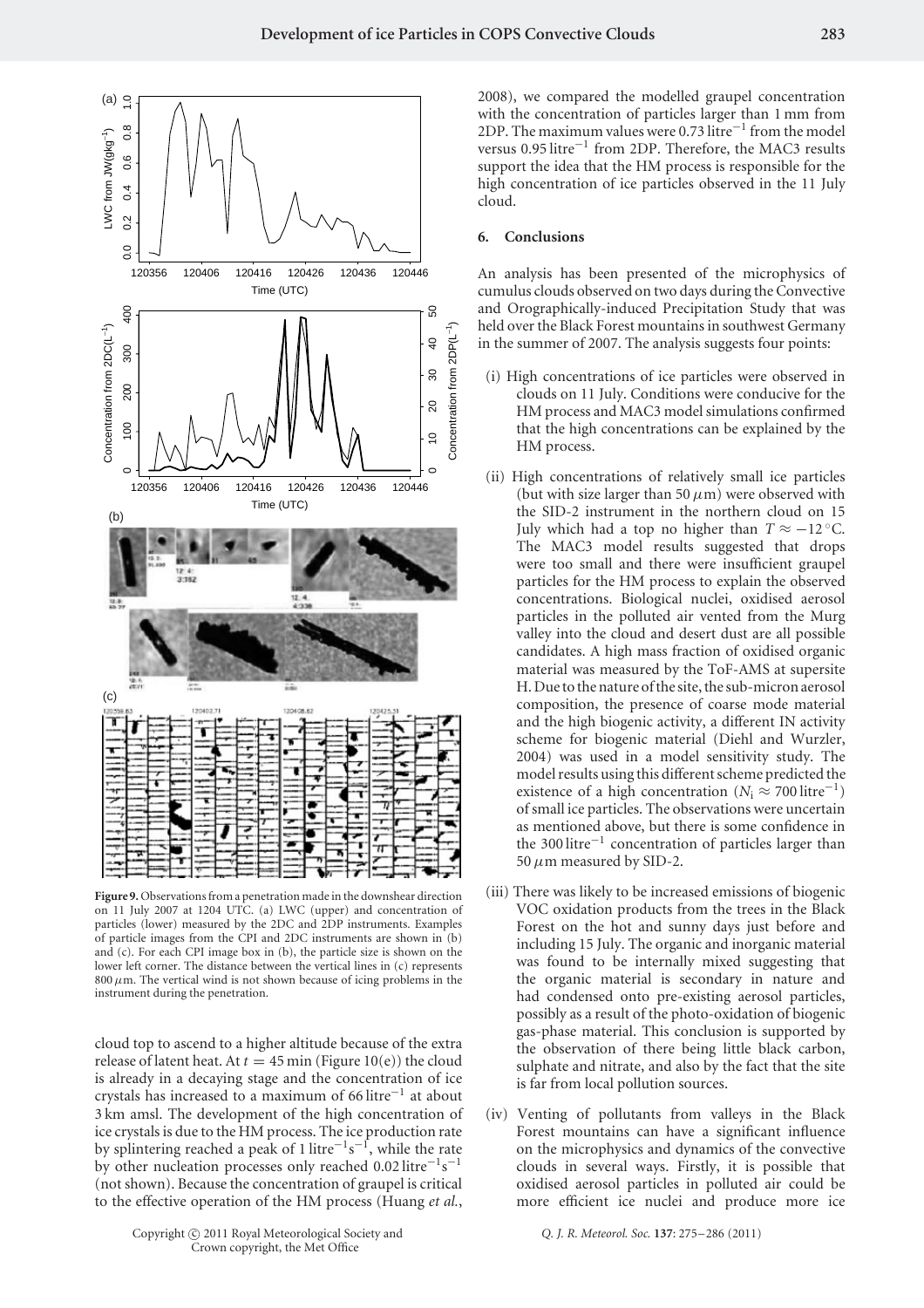

**Figure 10.** Spatial distributions of wind vectors and the concentration of drops and ice crystals and at times from 25 to 50 min. The thin lines are the concentration of liquid drops with contours at 1, 50, 100, 150 cm−3. The bold lines are the concentration of ice crystals with contours at 1, 30, 50 litre−1. The scale for the wind vectors is shown in (a).

than the parametrization scheme of Meyers *et al.* (1992), as suggested by Choularton *et al.* (2008). Secondly, the greater number of CCN particles results in there being smaller drops, which can more readily evaporate at cloud top causing a lower cloud top. Also more condensate is carried along, weighing down the ascending cloud. So the model predicts that more polluted clouds are shallower and produce less rain.

The secondary production of ice by splintering during riming –the HM process –is known to be important in many convective clouds, now most likely including the 11 July clouds. However, as mentioned above, conditions do not appear to have been favourable for this process to be active in the northern 15 July 2007 cloud, mainly because cloud base was high and there was a large concentration of relatively small cloud particles and few graupel particles. Blyth and Latham (1993) observed a similar case over the mountains of central New Mexico when moisture was just returning to the area and cloud bases were high as a result. The reference MAC3 model run produced low concentrations of ice particles.

Several large-scale model studies have been performed for the 15 July case by Barthlott *et al.* (2009, 2011) and (Burton *et al*., 2011, pers. comm.). Also, Kottmeier *et al.* (2008)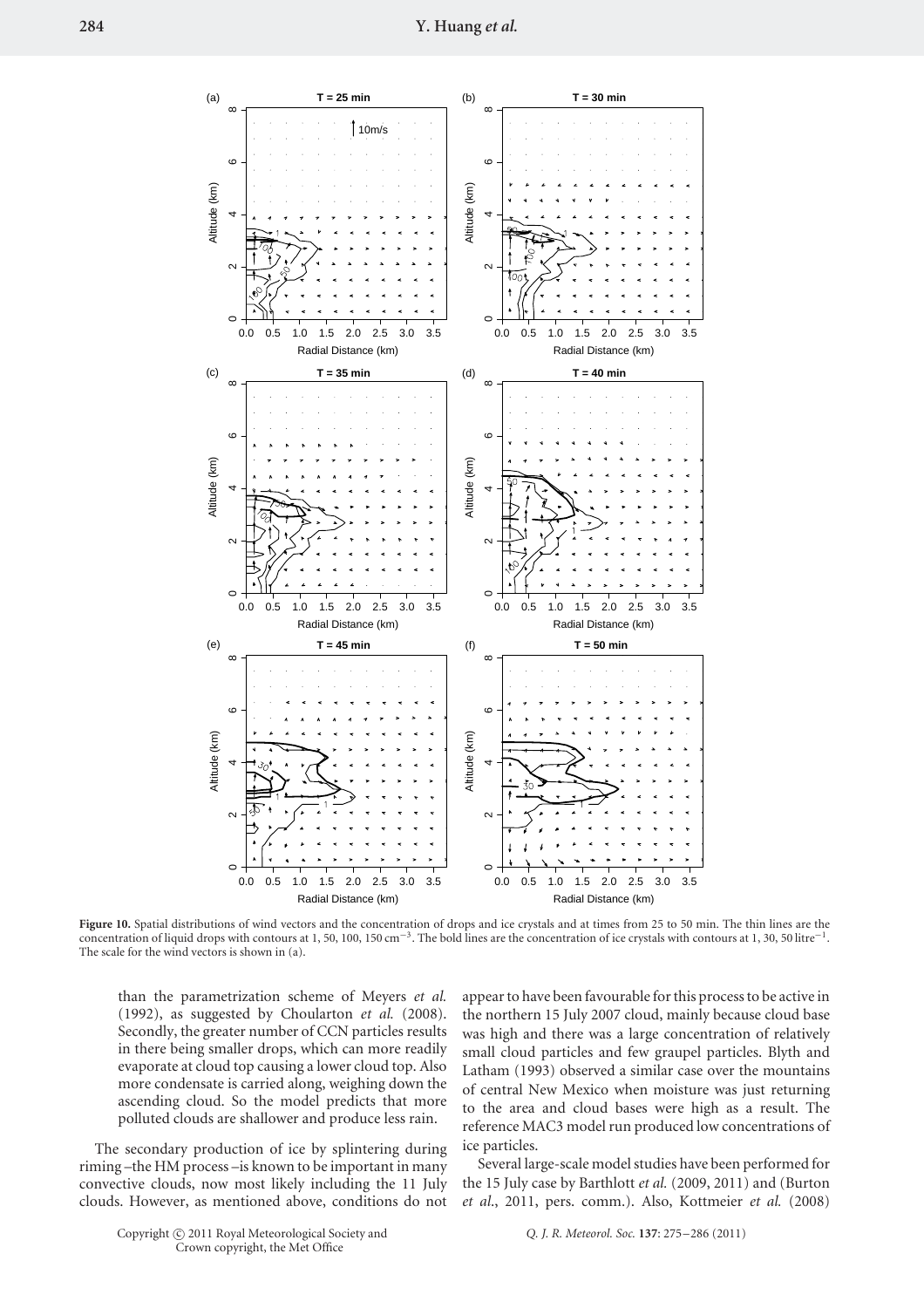used COPS data to examine the processes responsible for the initiation of the cloud. The results of the current study provide a different perspective, specifically of the role of the aerosols that are transported by the flows in the complex terrain, on the microphysical and dynamical properties of the cloud. The transport of pollution is well-known in complex terrain. For example, Fiedler *et al.* (2000) used SF<sub>6</sub> as a tracer to show that winds transport pollutant-loaded air masses from Freiburg up to the summits of the Black Forest during the day. Thus the properties of the convection that was initiated by orographically influenced flows may also be modified by differences in aerosol loadings that are also generated within the flows.

### **Acknowledgements**

We would like to thank the pilots and staff of the FAAM BAE aircraft for making the flights, and instrument scientists of the Facility for Ground-based Atmospheric Measurements (FGAM) for running instruments on the aircraft and on the ground. We are grateful to Prof. Volker Wulfmeyer and Dr Andreas Behrendt for leading COPS, and to Dr Ulrich Corsmeier for the tireless work in coordinating the aircraft missions and in securing the 'boxes' over the Black Forest for aircraft operations, and to all the many scientists that were involved in the field campaign. We are grateful to Drs Jim McQuaid and Zhiqiang Cui for discussions that helped with arguments presented in the paper, and to Dr Lindsay Bennett for assistance with the diagrams. The COPS project was supported by the Natural Environment Research Council (NERC), NE/E018483/1. FAAM is supported by NERC and the Met Office, and FGAM by NERC.

#### **References**

- Aoshima F, Behrendt A, Bauer H-S, Wulfmeyer V. 2008. Statistics of convection initiation by use of Meteosat rapid scan data during the Convection and Orographically-induced Precipitation Study (COPS). *Meteorol. Z.* **17**: 921–930.
- Barthlott C, Schipper J, Kalthoff N, Adler B, Kottmeier C, Blyth AM, Mobbs SD. 2009. Model representation of boundarylayer convergence triggering deep convection over complex terrain: A case study from COPS. 2009. *Atmos. Res.* **95**: 172–185. DOI: 10.1016/j.atmosres.2009.09.010.
- Barthlott C, Burton R, Kirshbaum D, Hanley K, Richard E, Chaboureau J-P, Trentmann J, Kern B, Bauer H-S, Schwitalla T, Keil C, Seity Y, Gadian A, Blyth A, Mobbs S, Flamant C, Handwerker J. 2011. Initiation of deep convection at marginal instability in anensemble of mesoscale models: a case-study from COPS. *Q. J. R. Meteorol. Soc.* **137**(S1): 118–136, DOI: 10.1002/qj.707.
- Behrendt A, Pal S, Aoshima F, Bender M, Blyth A, Corsmeier U, Cuesta J, Dick G, Dorninger M, Flamant C, Di Girolamo P, Gorgas T, Huang Y, Kalthoff N, Khodayar S, Mannstein H, Träumner K, Wieser A, Wulfmeyer V. 2011. Observation of convection initiation processes with a suite of state-of-the-art research instruments during COPS IOP 8b. *Q. J. R. Meteorol. Soc.* **137**(S1): 81–100, DOI: 10.1002/qj.710.
- Bigg E. 1953. The formation of atmospheric ice crystals by the freezing of droplets. *Q. J. R. Meteorol. Soc.* **79**: 510–519.
- Blyth AM, Latham J. 1993. Development of ice and precipitation in New Mexican summertime cumulus clouds. *Q. J. R. Meteorol. Soc.* **119**: 91–120.
- Blyth AM, Lasher-Trapp SG, Cooper WA. 2005. A study of thermals in cumulus clouds. *Q. J. R. Meteorol. Soc.* **131**: 1171–1190.
- Bower K, Moss S, Johnson D, Choularton T, Latham J, Brown P, Blyth AM, Cardwell J. 1996. A parametrization of the ice water content observed in frontal and convective clouds. *Q. J. R. Meteorol. Soc.* **122**: 1815–1844.
- Choularton T, Bower K, Weingartner E, Crawford I, Coe H, Gallagher M, Flynn M, Crosier J, Connolly P, Targino A, Alfarra M, Baltensperger U, Sjogren S, Verheggen B, Cozie J, Gysel M. 2008. The influence of small

aerosol particles on the properties of water and ice clouds. *Faraday Discuss.* **137**: 205–222.

- Connolly PJ, Flynn MJ, Ulanowski Z, Ibbottson T, Gallagher MW, Choularton TW. 2007. Calibration of the cloud particle imager probes using calibration beads and ice crystal analogs: The depth-of-field. *J. Atmos. Oceanic Technol.* **24**: 1860–1879.
- Cotton R, Osborne S, Ulanowski Z, Hirst E, Kaye PH, Greenaway RS. 2010. The ability of the Small Ice Detector (SID-2) to characterize cloud particle and aerosol morphologies obtained during flights of the FAAM BAE-146 research aircraft. *J. Atmos. Oceanic Technol.* **27**: 290–303.
- Cui Z, Carslaw K. 2006. Enhanced vertical transport efficiency of aerosol in convective clouds due to increases in tropospheric aerosol abundance. *J. Geophys. Res.* **111**: D15. DOI: 10.1029/2005JD00678.
- Cui Z, Carslaw K, Yin Y, Davies S. 2006. A numerical study of aerosol effects on the dynamics and microphysics of a deep convective cloud in a continental environment. *J. Geophys. Res.* **111**: D5. DOI: 10.1029/2005JD00598.
- Diehl K, Wurzler S. 2004. Heterogeneous drop freezing in the immersion mode: Model calculations considering soluble and insoluble particles in the drops. *J. Atmos. Sci.* **61**: 2063–2072.
- Diehl K, Simmel M, Wurzler S. 2006. Numerical sensitivity studies on the impact of aerosol properties and drop freezing modes on the glaciations, microphysics, and dynamics of clouds. *J. Geophys. Res.* **111**: D07202. DOI: 10.1029/2005JD00588.
- Drewnick F, Hings SS, DeCarlo PF, Jayne JT, Gonin M, Fuhrer K, Weimer S, Jimenez JL, Demerjian KL, Borrmann S, Worsnop DR. 2005. A new Time-of-Flight Aerosol Mass Spectrometer (ToF-AMS): Instrument description and first field deployment. *Aerosol Sci. Tech.* **39**: 637–658.
- Fiedler F, Bischoff-Gauss I, Kalthoff N, Adrian G. 2000. Modeling of transport and dispersion of SF6 in the Freiburg–Schauinsland area. *J. Geophys. Res.* **105**: D1. 1599–1610.
- Field PR, Möhler O, Connolly P, Krämer M, Cotton R, Heymsfield AJ, Saathoff H, Schnaiter M. 2006. Some ice nucleation characteristics of Asian and Saharan desert dust. *Atmos. Chem. Phys.* **6**: 2991–3006.
- Gilmore JS. 2002. Design and performance characteristics of three continuous-flow condensation particle counters: A summary. *Atmos. Res.* **62**: 267–294.
- Golding BW, Clark P, May B. 2005. Boscastle flood: Meteorological analysis of the conditions leading to flooding on 16 August 2004. *Weather* **60**: 230–235.
- Gras J. 1995. CN, CCN and particle size in Southern Ocean air at Cape Grim. *Atmos. Res.* **35**: 233–251.
- Hallett J, Mossop S. 1974. Production of secondary ice crystals during the riming process. *Nature* **249**: 26–28.
- Harris-Hobbs R, Cooper W. 1987. Field evidence supporting quantitative predictions of secondary ice production rate. *J. Atmos. Sci.* **44**: 1071–1082.
- Hobbs P, Rangno A. 1985. Ice particle concentrations in clouds. *J. Atmos. Sci.* **42**: 2523–2549.
- Hogan R, Field P, Illingworth A, Cotton R, Choularton T. 2002. Properties of embedded convection in warm-frontal mixed-phase cloud from aircraft and polarimetric radar. *Q. J. R. Meteorol. Soc.* **128**: 451–476.
- Huang Y, Blyth AM, Brown P, Choularton T, Connolly P, Gadian A, Jones H, Latham J, Cui Z, Carslaw K. 2008. The development of ice in a cumulus cloud over southwest England. *New J. Phys.* **10**: DOI: 10.1088/1367-2630/10/1/10502.
- Irwin M, Good N, Crosier J, Choularton TW, McFiggans G. 2010. Reconciliation of measurements of hygroscopic growth and critical supersaturation of aerosol particles in southwest Germany. *Atmos. Chem. Phys. Discuss.* **10**: 17073–17111.
- Jensen JB, Granek H. 2002. Optoelectronic simulation of the PMS 260X Optical Array Probe and application to drizzle in a marine stratocumulus, *J. Atmos. Oceanic Technol.* **19**: 376–389.
- Kalthoff N, Adler B, Barthlott C, Corsmeier U, Mobbs S, Crewell S, Traumner K, Kottmeier C, Wieser A, Smith V, Di Girolamo P. ¨ 2009. The impact of convergence zones on the initiation of deep convection: A case study from COPS. *Atmos. Res.* **93**: 680–694, DOI: 10.1016/j.atmosres.2009.02.01.
- Kin Y, Boatman J. 1990. The effects that the optical properties of particles have on atmospheric aerosol measurements with optical particle spectrometers. *J. Aerosol Sci.* **21**: S551–S554.
- Knollenberg RG. 1970. The optical array: An alternative to extinction and scattering for particle size measurement. *J. Appl. Meteorol.* **9**: 86–103.